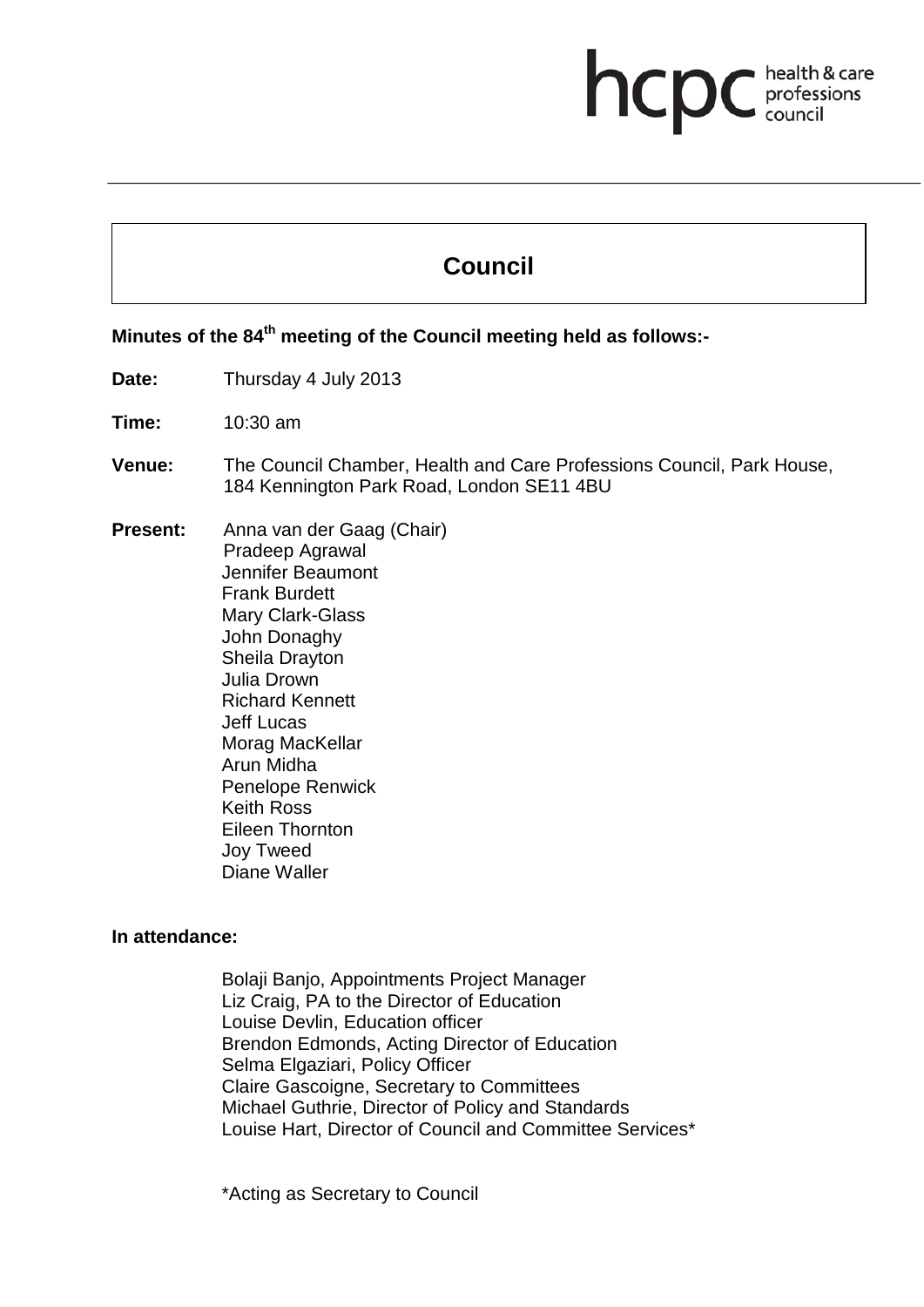Teresa Haskins, Director of HR Amal Hussein, Education Officer Brian James, Head of Assurance and Development, FtP Kelly Johnson, Director of Fitness to Practise Jacqueline Ladds, Director of Communications Tim Moore, Director of Finance Greg Ross-Sampson, Director of Operations Marc Seale, Chief Executive and Registrar Charlotte Urwin, Policy Manager

# **Item 1.13/72 Chair's welcome and introduction**

1.1 The Chair welcomed all members and observers to the meeting.

# **Item 2.13/73 Apologies for absence**

2.1 Apologies were received from Robert Templeton.

# **Item 3.13/74 Approval of agenda**

3.1 The Council approved the agenda, subject to the consideration of the amended paper in relation to the Annual report (item 24).

# **Item 4.13/75 Declaration of Members' Interests**

4.1 Keith Ross declared an interest since his wife is a Council member of the PSA.

# **Item 5.13/75 Minutes of the Council meeting of 27 March 2013 (report ref:- HCPC54/13)**

- 5.1 The Council considered the minutes of the 83<sup>rd</sup> meeting of the Health and Care Professions Council.
- 5.2 With reference to the final bullet point of the minute on the Communications Progress report (item 12), it was noted that the Communications Department contributes to the outcomes of the other departments rather than 'supports the work of the other department.' Council agreed to the amendment.
- 5.3 In relation to minute 10.3, bullet 4 on the 'Update on the revalidation research programme', it was noted that CPD is not linked to Fitness to Practise within the Health and Social Work Professions Order 2001 and it was this distinction that needed to be made clear in the minute. Council agreed to the amendment.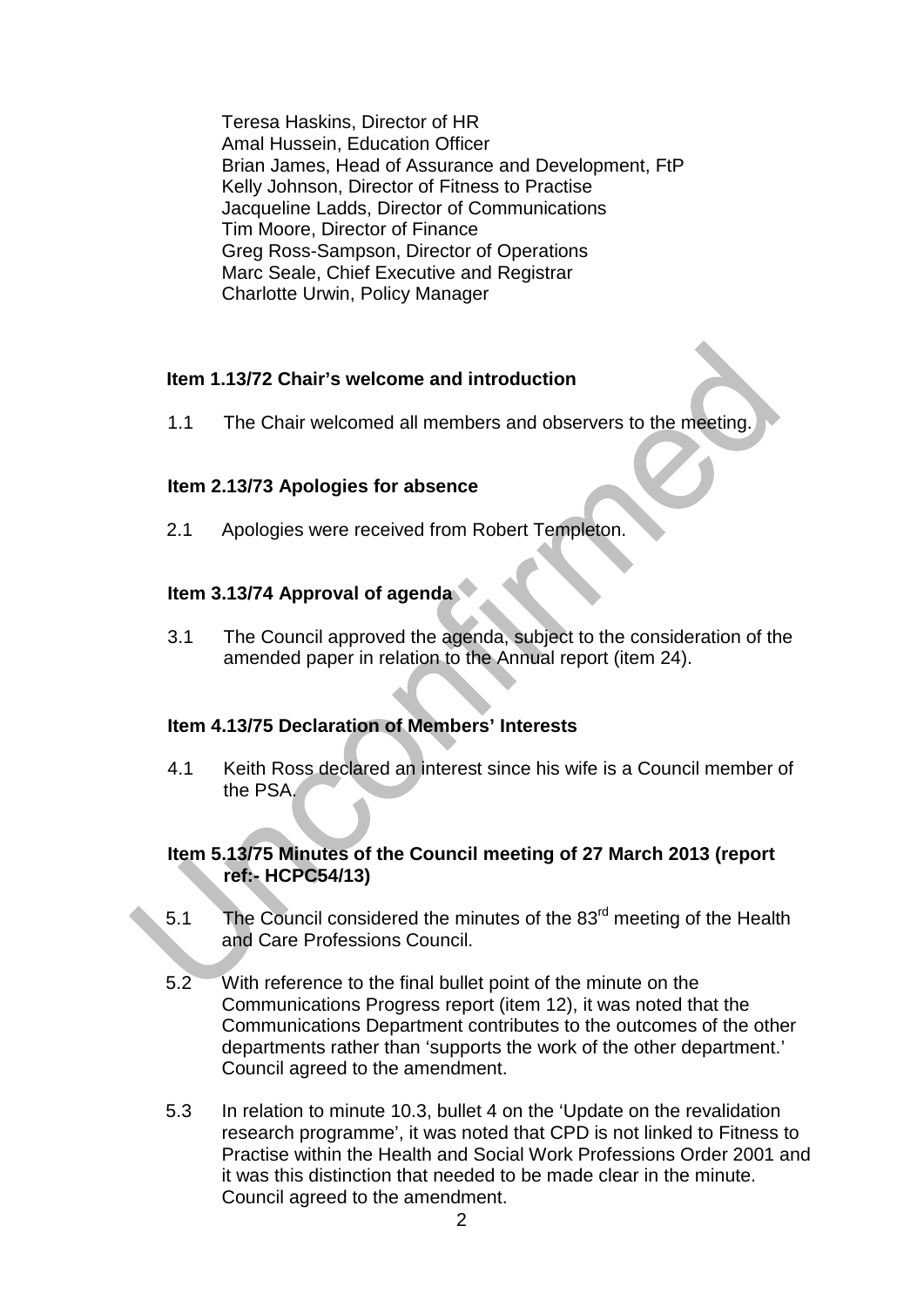- 5.4 In response to a query about whether an announcement had been made by Government in relation to Traditional Chinese Medicine, (see minute under the Chief Executive's report, item 8), the Council noted that no announcement had yet been made.
- 5.5 The Council agreed the minutes, subject to the amendments set out above.

# **Item 6.13/76 Chair's report (report ref:- HCPC55/13)**

- 6.1 The Council received a report from the Chair.
- 6.2 During discussion, the following points were made:-
	- The event held after the previous meeting of Council in May in relation to the Francis Inquiry was well received. The video content from the seminar was now available on HCPC's You tube channel;
	- The research event held in Edinburgh on 26 June, the day prior to the CLEAR conference, received positive feedback from professional bodies, regulators and international colleagues who attended. It was an opportunity for HCPC to present ongoing research work and lead the debate on research in regulation;
	- It was noted that the meeting with Christine Braithwaite from the PSA on 3 July was an opportunity to discuss the information that the PSA had on their website in relation to the voluntary registration scheme. It was an opportunity for HCPC to make suggestions to ensure clarity on the difference between statutory regulation and voluntary registration;
	- It was noted that the meeting with the British Orthopaedic Foot and Ankle Society and the Society of Chiropodists and Podiatrists was an opportunity to discuss annotation of the register and discuss in more detail the HCPC approach to regulation;
	- The Council noted that Francis Paterson QC from the Law Commission gave a presentation at the CLEAR event in Edinburgh and stated that the expectation was for the Law Commission to publish the draft bill in February 2014. Therefore any further legislative reform would be incorporated into this work.
- 6.3 The Council noted the report.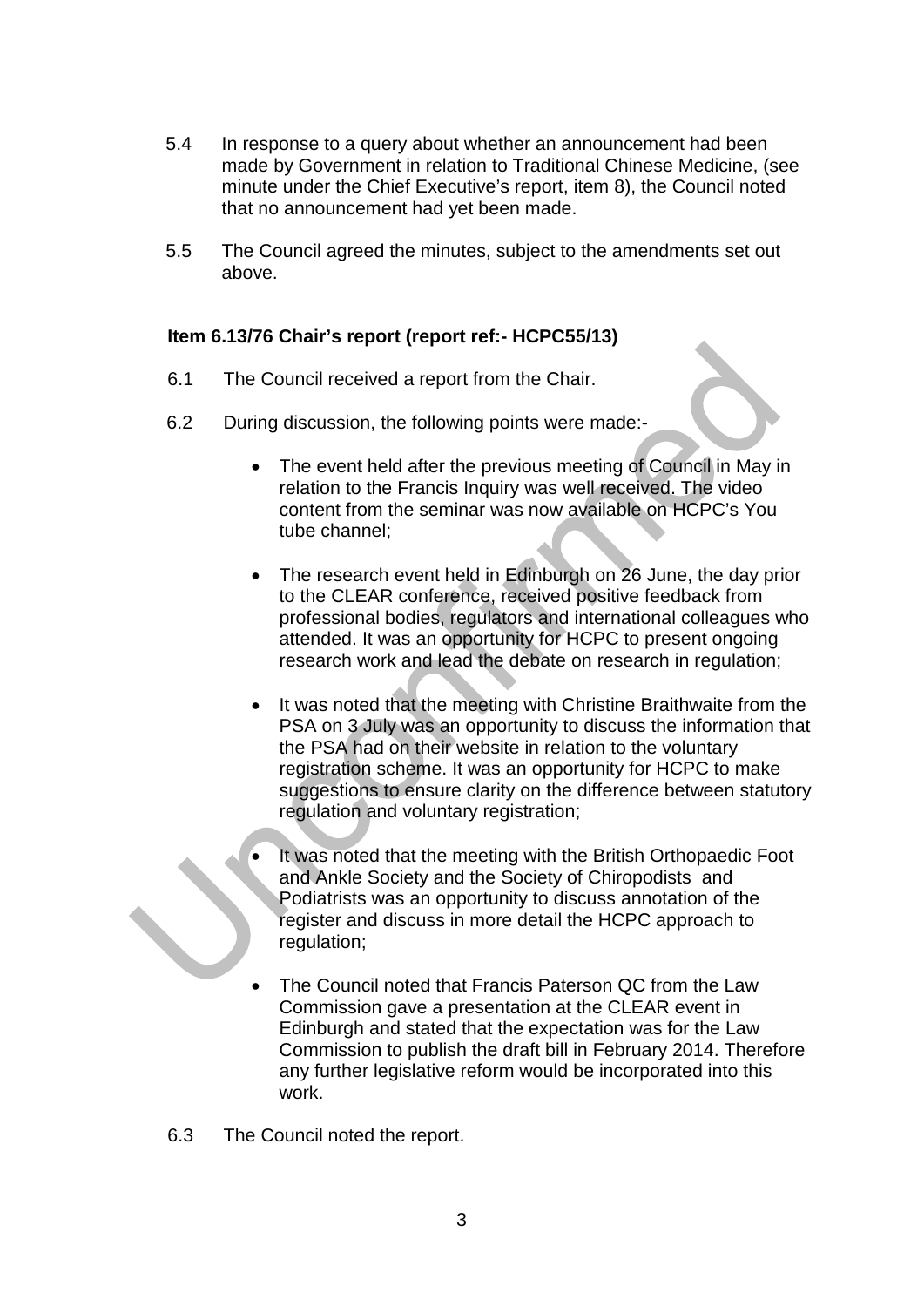# **Item 7.13/77 Chief Executive's report (report ref:- HCPC56/13)**

- 7.1 The Council received a paper from the Executive.
- 7.2 During discussion, the following points were made:-
	- The Council noted that meetings with Ministers in Northern Ireland and Wales had been successful and the Executive was grateful to Council members for their input;
	- It was noted that the European legislation in relation to regulated professions would be in place by November, with the expectation that domestic legislation would be introduced within two years. It was possible that this would resolve the language testing issue;
	- With reference to page 2b of the statistics, the Council noted the increase in education programme approval visits during the current year;
	- In relation to the decrease in the number of approved social work programmes, as set out on page 2a, the Council noted that this was mainly as a result of the education provider deciding to withdraw the programme;
	- The Council noted the update in relation to the High Court caseload as set out within the Fitness to Practise update;
	- In response to a question about the high number of 'Prosecution of Offences' the Council noted that 54% of these were less than one month old and were mainly in relation to chiropodists;
	- In relation to the work on producing supporting guidance on CPD, qualifications and on clinical supervision as outlined in the Policy and Standards update and which arose out of the Winterbourne Review, the Council noted that HCPC were asked to work with the CQC on this piece of work. It was decided not to 'joint-badge' the work to ensure that the focus of the project was on the quality of the outputs. The Executive led on the production of the supporting guidance on clinical supervision. Whilst we engaged constructively with the project, it may have been approached differently had HCPC led the project. Useful lessons had been learned from this project in relation to joint work. Care needed to be taken with similar work to ensure that we did not go beyond our own remit. It was agreed that any lessons learnt from the project would be shared with Council;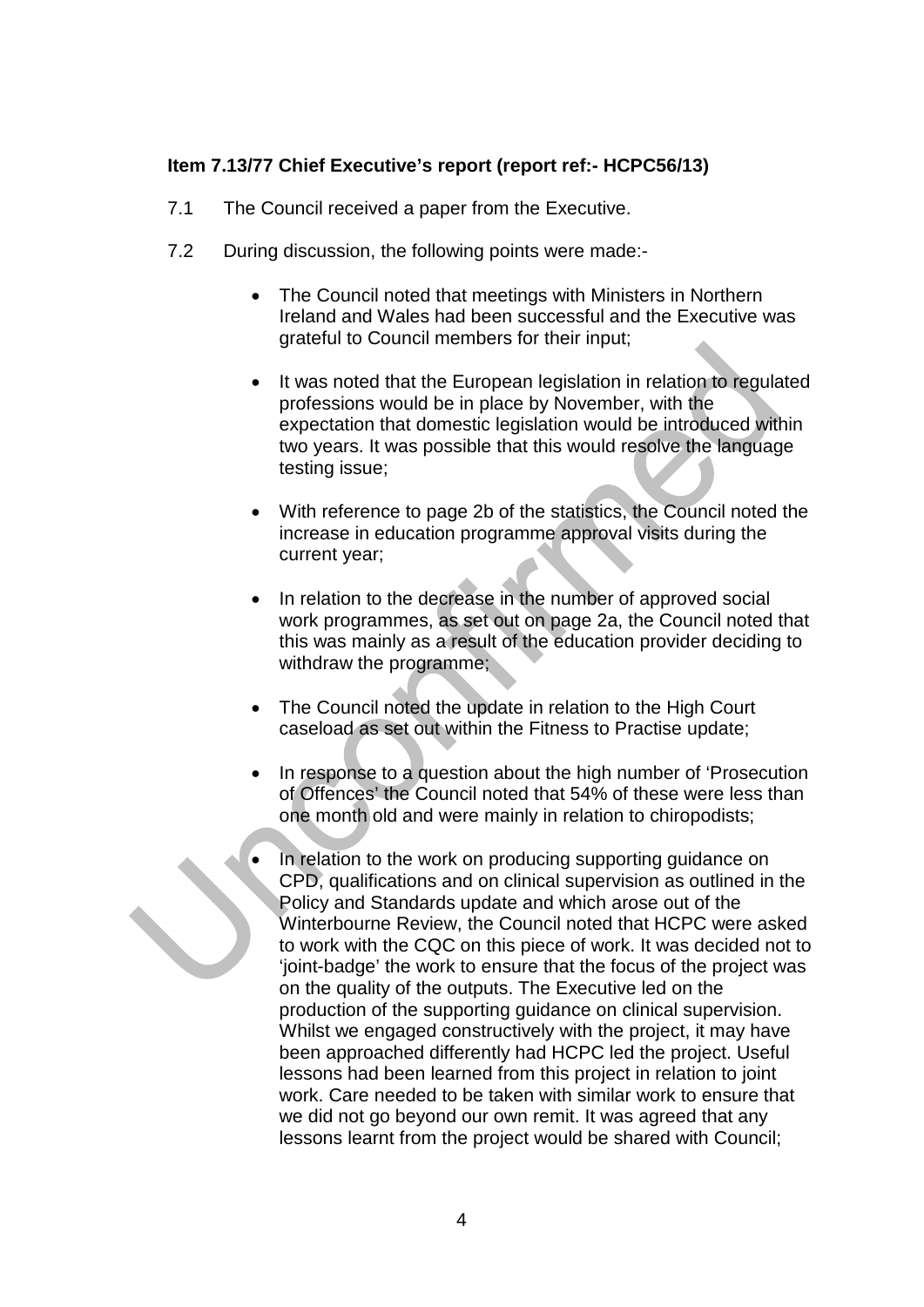- In response to a question about whether there was a move towards an increase in postgraduate qualifying programmes in social work, the Council noted that this was not anticipated in the next three years although it was possible in the longer term;
- It was noted that there had been an increase of 10,000 telephone calls to the Registration Department compared to the same period two years ago. The Council wished to thank the Executive for providing more detailed, accurate statistics in this area.
- 7.3 The Council noted the report.

# Strategy and Policy

# **Item 8.13/78 Financial Strategy (report ref:- HCPC57/13)**

- 8.1 The Council received a paper for discussion/approval from the Executive.
- 8.2 The Council noted that the financial strategy was discussed by the Finance and Resources Committee on 10 March 2013 and recommended to Council.
- 8.3 It was noted that this was a 'living' document and so needed to be continually updated. Furthermore, the document needed to be considered in conjunction with the strategic intent and revised accordingly. It was agreed that in future, this should be considered alongside the Finance workplan.
- 8.4 The Council approved the financial strategy.

# **Item 9.13/79 Consultation on HCPC registration fees (report ref:- HCPC58/13)**

- 9.1 The Council received a paper for discussion/approval from the Executive.
- 9.2 The Council noted that the consultation was seeking the views of stakeholders on proposals to increase the registration fees. It was noted that the existing fees were introduced in April 2009 and, if agreed, the proposals would mean that they would have remained unchanged for five years. The reason HCPC was proposing an increase in fees was in order to ensure that we continue to function effectively as a regulator.
- 9.3 The Council further noted that the proposal was to increase the fee by £4 (an increase of 5.3%) which would increase the renewal fee from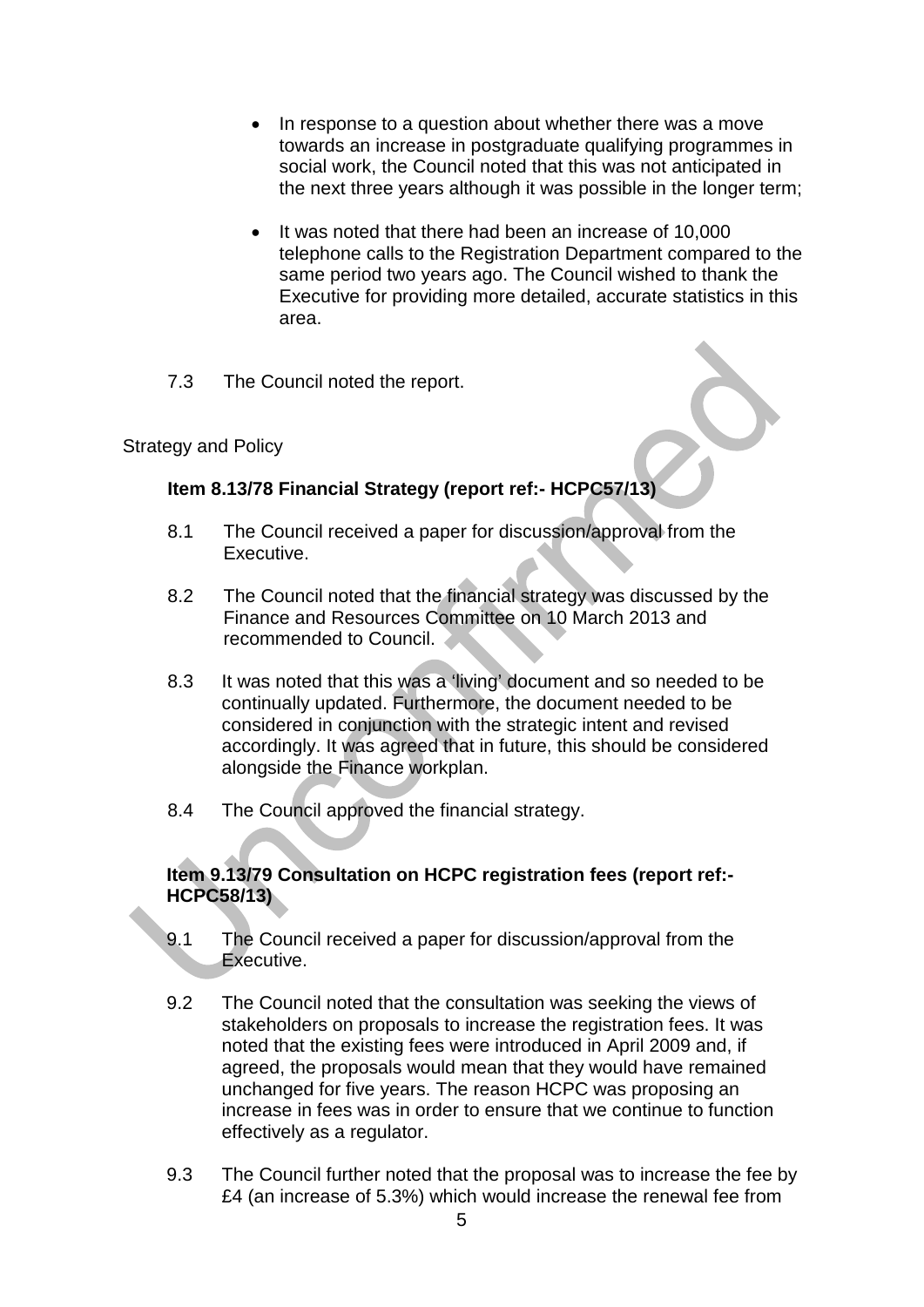£76 to £80 per year. The percentage increase compares favourably to inflation of 13.7% over the last four years. It was noted that if the proposals outlined in the document were agreed, the fees would be increased from 1 April 2014. HCPC would continue to have the lowest renewal fee of the independent statutory regulators of health and care professions.

- 9.4 During the course of discussion, the following points were made:-
	- The suggestion was made that a sentence needed to be included within the consultation document about the proposed increase being modest given the rates of inflation since 2009. The Council concurred with the suggestion;
	- The suggestion was made that some further work should be done on the costs associated with the readmission and restoration processes since they are currently the same cost although they require different levels of work;
	- Given that HCPC has introduced a greater level of checks in relation to international applications, the suggestion was made that the costs for these applications should be reviewed;
	- A query was raised in relation to the figures in paragraph 3.8 since they indicated an income increase of 7% per annum yet the proposed fee increase was 5.3% as set out on page 5 of the document. After discussion, it was agreed that the figures would be taken out of the document, but a statement clarifying that the organisation would be running at a deficit should there be no fee rise would be included. Furthermore, it was agreed that a further meeting would be held to discuss the figures and any possible discrepancies;
	- It was noted that under the Law Commission proposals, any future fee rises may be in the gift of the Council and would not require Parliamentary approval.
- 9.5 Subject to those amendments agreed above, the Council agreed the attached consultation document (subject to minor editing amendments and final legal scrutiny) and agreed that a consultation should be held on proposals to increase the registration fees.

#### **Item 10.13/80 Fitness to Practise Annual Report (report ref:- HCPC59/13)**

- 10.1 The Council received a paper for discussion/approval from the Executive.
- 10.2 The Council noted that at its meeting in May 2013, the Fitness to Practise Committee made minor changes to the report.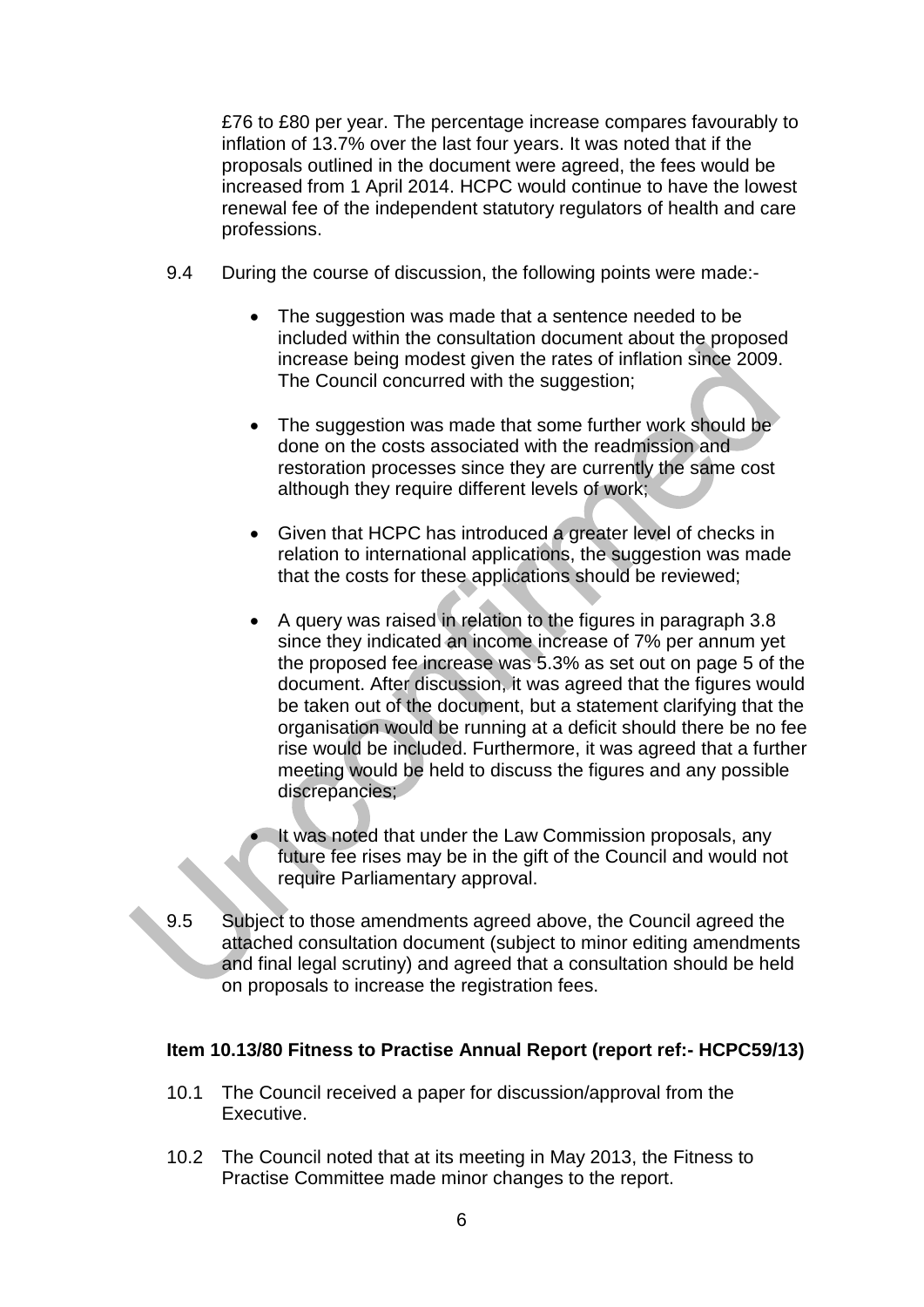- 10.3 During the course of discussion, the following points were made:-
	- The Council noted that the requirement under Article 44(1)(b) was that the Council should publish a statistical report which 'indicates the efficiency and effectiveness' of the Fitness to Practise arrangements. In response, it was noted that a debate had been held at the Fitness to Practise Committee about making judgements on performance and it was concluded that the annual report should be a factual report with statistical evidence and HCPC should not draw any conclusions. However, it was agreed that the Fitness to Practise Committee could review the structure of the report in due course;
	- With reference to the statement on page 12 "This change relates to the change in the standard of acceptance…" it was agreed that an explanatory note would be added to the document to make it clear that we had not changed the bar in terms of the standard of acceptance but instead the change related to the practise note being revised as a policy document;
	- The suggestion was made in relation to the two case studies on pages 40-42 that an explanatory note should be added outlining why two similar cases resulted in very different outcomes. The Executive concurred with this suggestion and stated that they could highlight the Picker research undertaken which emphasises the need to consider each case on its own merits;
	- Concern was expressed at the use of language under the paragraph relating to not well founded cases as set out on page 44 as follows:- "…which illustrates that the quality of allegations and investigations continue to improve…" thus suggesting an 'ideal' number. The Executive agreed to review this.
- 10.4 The Council approved the 2012-2013 Fitness to Practise annual report, subject to the amendments agreed during the course of discussion.

#### **Item 11.13/81 Rehabilitation of Offenders Act 1974 (report ref:- HCPC60/13)**

- 11.1 The Council received a paper for discussion/approval from the Executive.
- 11.2 The Council noted that the changes to the Rehabilitation of Offenders Act 1974 (Exceptions) Order 1975 affect the guidance provided by the HCPC and the manner in which it manages disclosed information relating to cautions and convictions. In consequence, changes need to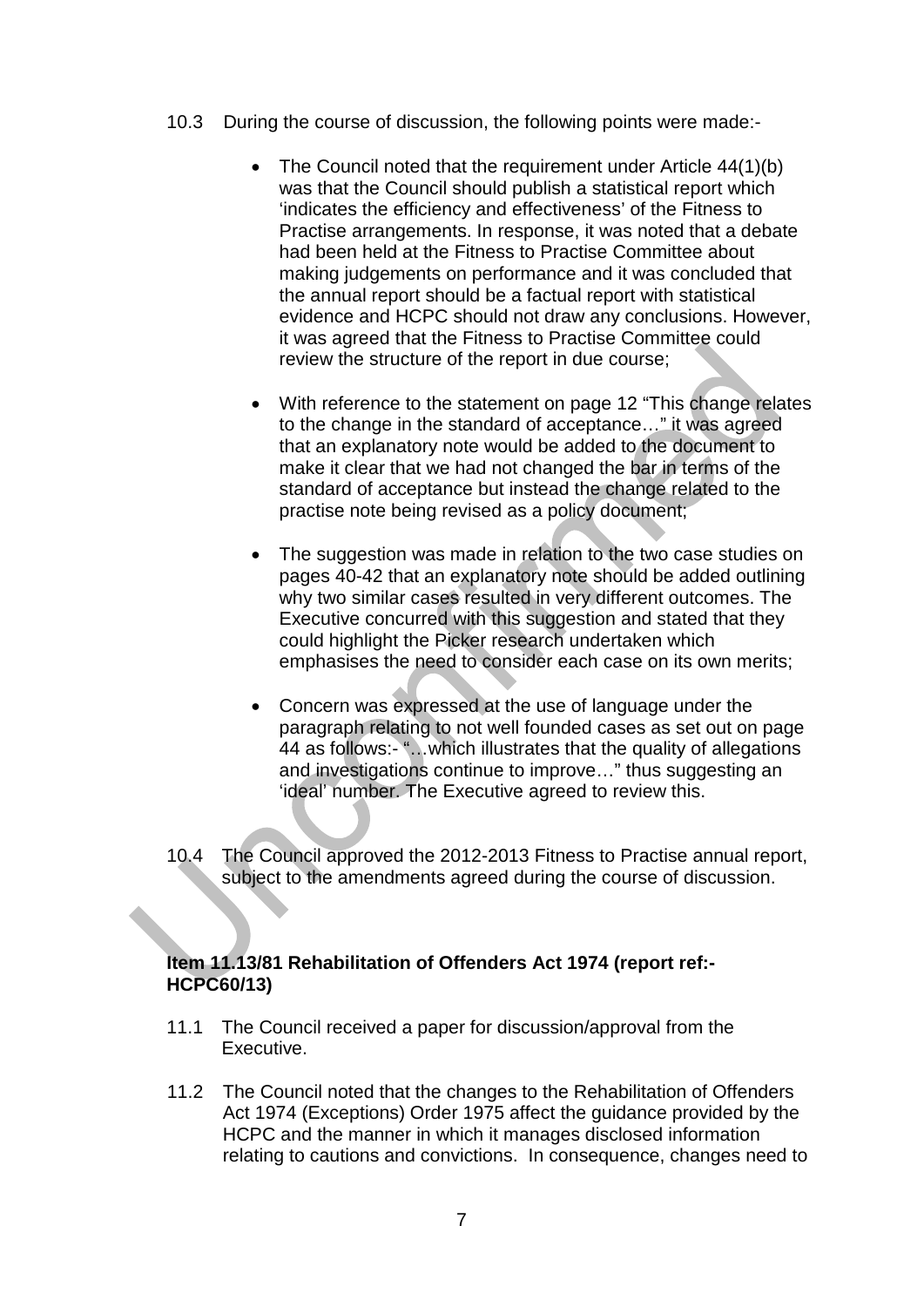be made to the registration forms and associated guidance and the standard of acceptance for allegations.

- 11.3 During discussion the following points were made:-
	- These changes were broadly in line with HCPC's restorative approach to Fitness to Practise;
	- That it was important that this was communicated to Education Providers.
- 11.4 The Council approved the proposed amendments to the forms and related guidance and the revised Standard of Acceptance.

### **Item 12.13/82 Service user and carer involvement in education and training programmes (report ref:-HCPC61/13)**

- 12.1 The Council received a paper for discussion/approval from the Executive.
- 12.2 The Council noted that a consultation was held between 3 September 2012 and 7 December 2012 on a proposal to amend the standards of education and training and supporting guidance to require the involvement of service users in approved programmes. The Council further noted that at its meeting in June 2013, the Education and Training Committee recommended to the Council the text of the revised standard and guidance and the text of the consultation responses document, subject to minor amendments agreed at the meeting.
- 12.3 During discussion, the following points were made:-
	- That the word 'made' needed to be inserted into bullet 4 under paragraph 9.18;
	- In relation to the final bullet point under paragraph 9.18, the suggestion was made that the words "has improved" be replaced with the alternative words more in line with the text of the proposed guidance so it was clear that we were not making an assumption that actions carried out by the education provider had necessarily improved the programme. The Council concurred with this suggestion.
- 12.4 The Council agreed:-
	- To amend the standards of education and training and supporting guidance to require the involvement of service users and carers in approved programmes (on a phased basis from the 2014-2015 academic year);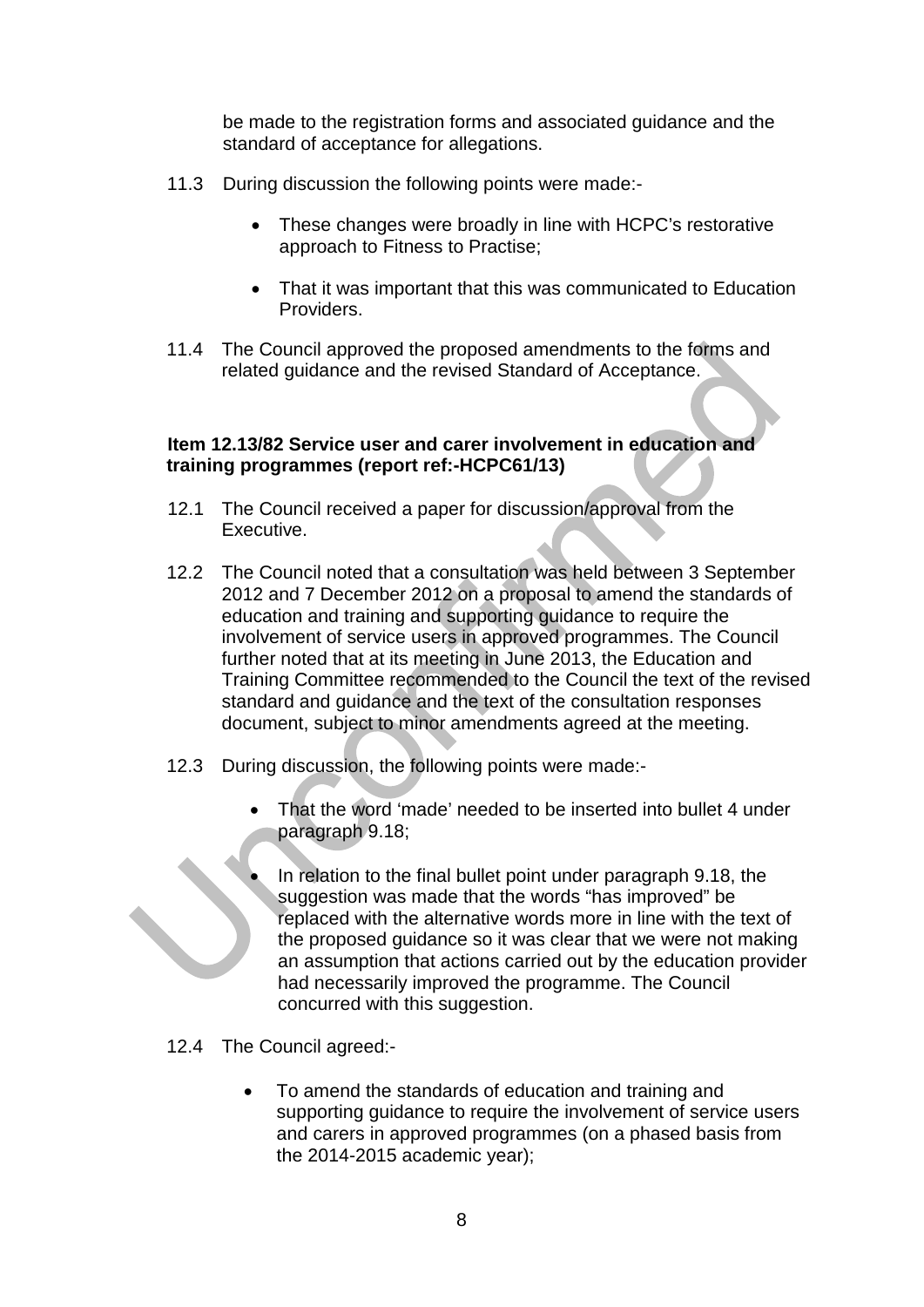- To amend the standards for prescribing to require the involvement of service user and carers in approved prescribing programmes (from the 2015/2016 academic year);
- The text of the revised standard and guidance as set out on pages 32 and 33 of the consultation responses document (subject to minor editing amendments); and
- The text of the consultation responses document for publication on the HCPC website (subject to minor editing amendments).

#### **Item 13.13/83 Outcomes of the consultation on criteria for approving AMHP programmes (report ref:- HCPC62/13)**

- 13.1 The Council received a paper for discussion/approval from the Executive.
- 13.2 The Council noted that the HCPC has taken on the statutory responsibility to approve approved mental health professional (AMHP) education programmes in England. This was previously the responsibility of the General Social Care Council (GSCC). It was noted that we have powers to set 'stand-alone' criteria for approving AMHP programmes, to publish those criteria and to communicate the criteria to education providers. It was noted that following a consultation exercise, Council's approval was sought to agree the criteria for approving AMHP programmes.
- 13.3 During the course of discussion, the following points were made:-
	- That some members of the Education and Training Committee (ETC) had raised concerns about the proposed criteria and these concerns had been taken into consideration in drafting the revised paper now submitted to Council;
	- The Chair of ETC confirmed that the paper clearly addressed those issues raised.
- 13.4 The Council agreed to the criteria for approving AMHP programmes as set out in appendix one (subject to minor editing amendments and formal legal scrutiny); and the text of the consultation responses document (subject to minor editing amendments and formal legal scrutiny).

**The Council took a short break at 12:05pm and resumed discussion at 12:10 pm.**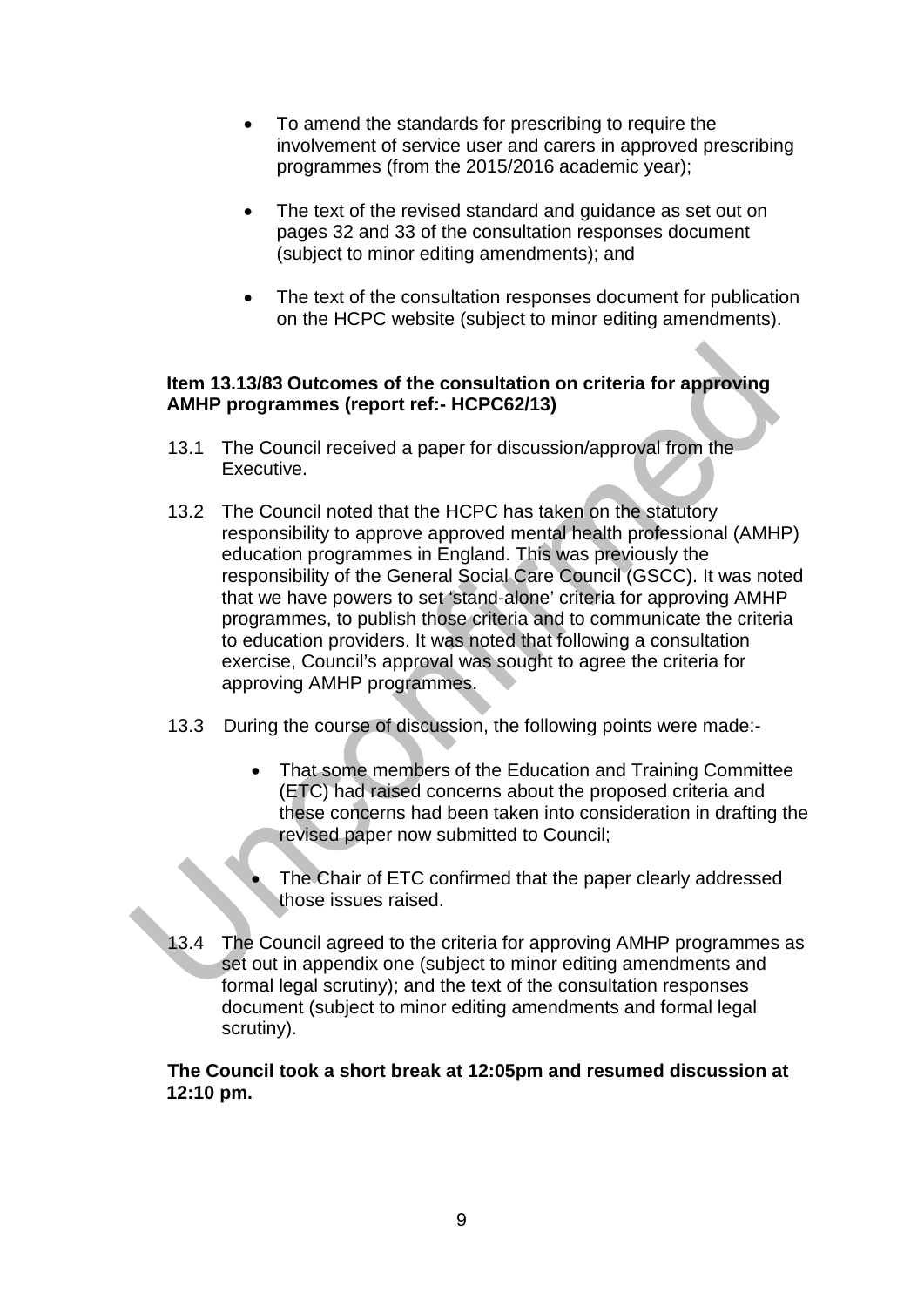#### **Item 14.13/84 Annotation of the Register - podiatric surgery (report ref:- HCPC63/13)**

- 14.1 The Council received a paper for discussion/approval from the Executive.
- 14.2 The Council noted that at their meeting on 10 May 2012, following a recommendation from the Education and Training Committee, agreed that we should annotate qualifications in podiatric surgery on our Register. Council's approval was now being sought on how the annotation would be described so that this could be communicated to stakeholders in good time and so that the decision could be included within the consultation document setting out the draft standards.
- 14.3 The Council agreed that the annotation should be described as 'podiatric surgery', as set out in paragraph 4.4 of the document.

### **Item 15.13/85 Results of profession-specific standards of proficiency consultation for chiropodists and podiatrists (report ref:- HCPC64/13)**

- 15.1 The Council received a paper for discussion/approval from the Executive.
- 15.2 The Council noted that the draft standards for chiropodists and podiatrists were consulted upon between 17 December 2012 and 2 April 2013 and approval was now being sought to the consultation response analysis and revised draft standards for chiropodists and podiatrists.
- 15.3 A concern was expressed that some standards of proficiency (SOPs) mention immunisations (as set out under 15.7) whereas others do not. In response, the Council noted that generic and profession-specific standards of proficiency provided this flexibility. Furthermore, this requirement has been within the SOP's for chiropodists and podiatrists since 2002.
- 15.4 The Council approved the consultation response analysis and draft standards of proficiency for chiropodists and podiatrists for publication, subject to any necessary minor editing changes.

# **Item 16.13/86 Results of profession-specific standards of proficiency consultation for prosthetists and orthotists (report ref:- HCPC65/13)**

- 16.1 The Council received a paper for discussion/approval from the Executive.
- 16.2 The Council noted that the draft standards for prosthetists and orthotists were consulted upon between 17 December 2012 and 2 April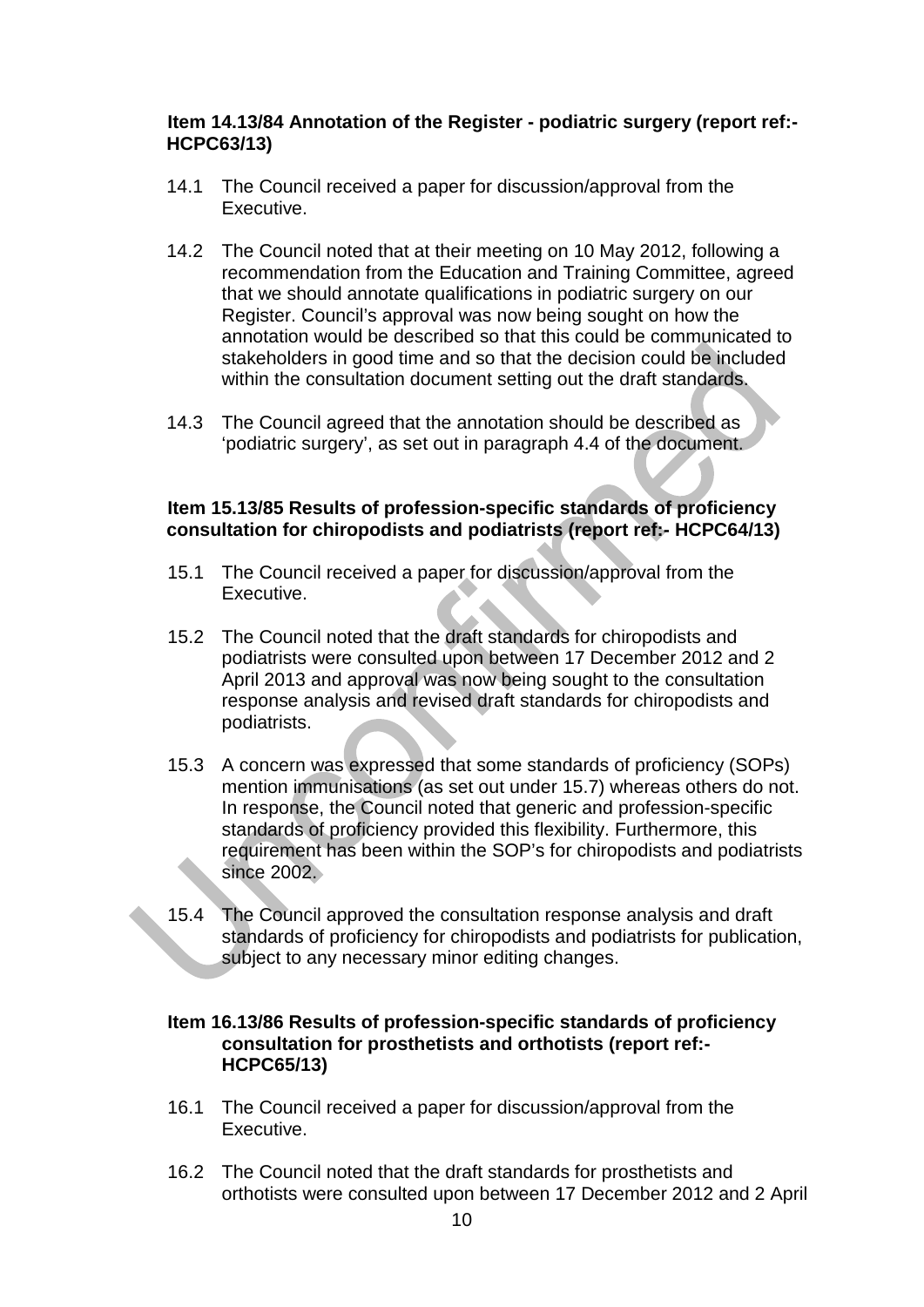2013 and approval was now being sought to the consultation response analysis and revised draft standards for prosthetists and orthotists.

16.3 The Council approved the consultation response analysis and draft standards of proficiency for prosthetists and orthotists for publication, subject to any necessary minor editing changes.

#### **Item 17.13/87 Consultation on profession-specific standards of proficiency for operating department practitioners (report ref:- HCPC66/13)**

- 17.1 The Council received a paper for discussion/approval from the Executive.
- 17.2 The Council noted that the consultation document was seeking the views of stakeholders on proposed change to the profession-specific standards of proficiency for operating department practitioners.
- 17.3 The Council approved approve the consultation document and draft standards of proficiency for operating department practitioners (subject to minor editing changes and legal scrutiny), for public consultation.

### **Item 18.13/88 Indicative Sanctions Policy (report ref:- HCPC67/13)**

- 18.1 The Council received a paper for discussion/approval from the Executive.
- 18.2 The Council noted that at their meeting in March 2013, the review of the Indicative Sanctions Policy was due to be considered. That policy had been reviewed as per the usual review cycle. It was agreed at that meeting that the policy should be reviewed further in light of the Council's discussions on the duty of candour. That review has now been undertaken and a revised version of the Indicative Sanctions Policy was presented to Council for approval.
- 18.3 The suggestion was made that it would be more logical to have paragraph 8 preceding paragraph 7, a suggestion that Council concurred with.
- 18.4 The Council approved the Indicative Sanctions Policy, subject to the amendment set out under paragraph 18.3.

#### **Item 19.13/89 Practice Note: Finding Fitness to Practise Impaired (report ref:- HCPC 68/13)**

19.1 The Council received a paper for discussion/approval from the Executive.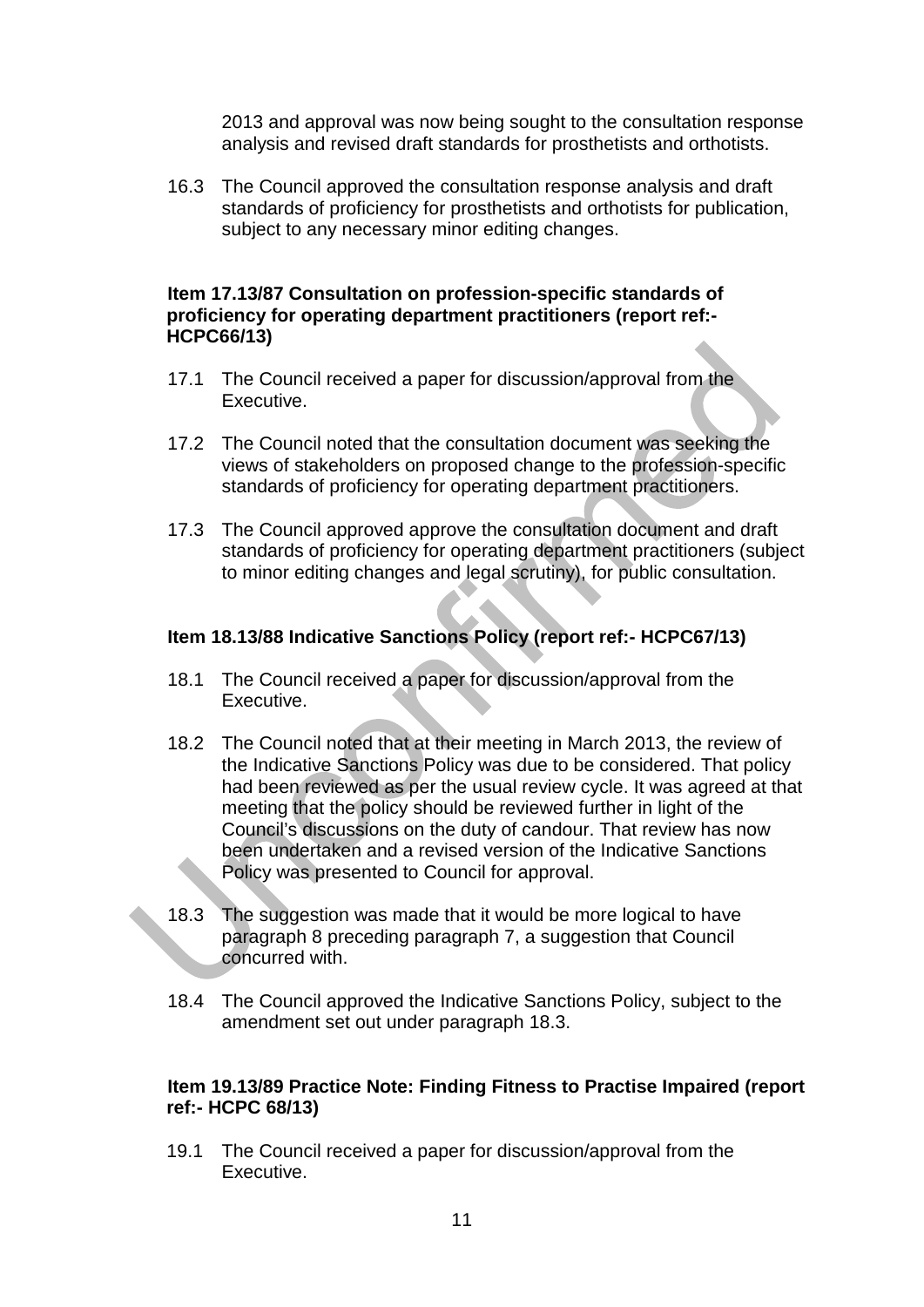- 19.2 The Council noted that at the Fitness to Practise Committee meeting in May 2013, some revisions to the Practice Note: Finding that Fitness to Practise is "Impaired" were proposed and agreed. A review of the practice note was undertaken following a high court cases regarding an HCPC matter to provide a clearer explanation on evidence relating to culpability and mitigation and where character evidence would have relevance.
- 19.3 The Council approved the Practice Note: Finding that Fitness to Practise is "Impaired".

#### **Item 20.13/90 Reserves Policy (report ref:- HCPC 69/13)**

- 20.1 The Council received a paper for discussion/approval from the Executive.
- 20.2 The Council noted that policy was last approved by Council at the May 2012 meeting. It was further noted that the Finance and Resources Committee had recommended the policy to Council for approval and also agreed that the policy should be reviewed again in a year's time.
- 20.3 The Council agreed the Reserves policy and agreed that it should be reviewed again in one year's time.

#### **Item 21.13/91 The publication of remuneration information of senior HCPC employees in future Annual Reports and Accounts (report ref:- HCPC 70/13)**

- 21.1 The Council received a paper for discussion/approval from the Executive.
- 21.2 The Council noted that the amount of information in the HCPC's Annual Report and Accounts disclosed in relation to employee remuneration has been consistent since 2003 when the annual income was £4m and there were 51 FTE employees. The reason for this policy was, to quote the 2002 - 2003 Annual Report that: *"No other senior salaries are disclosed as decision making is vested in the Council members".*
- 21.3 It was further noted that a brief review of other UK statutory regulators of health and care professionals policy on the publication of the remuneration of their senior employees revealed an inconsistent approach to disclosure of remuneration. Disclosure policy appears to be influenced by the size of the organisation in terms of annual income, total employee numbers, the nature of the organisations' registered charitable status and the relevant accounting requirements. However, although the decision making powers of the Council and Executive have not altered, the amount of information historically included by the HCPC in its Annual Report and Accounts is less than some other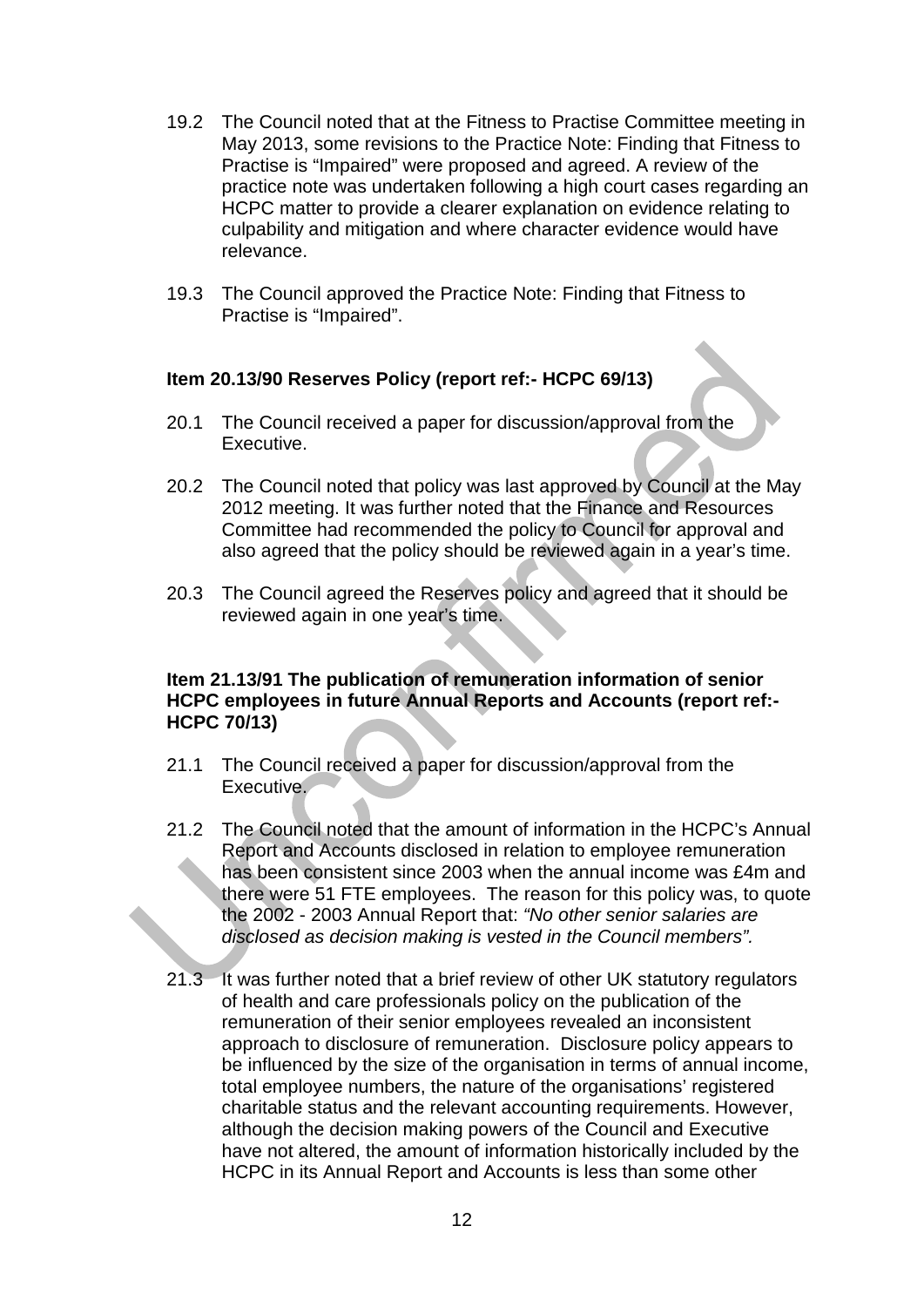comparable organisations. The view of the Executive was that we should bring our remuneration disclosure policy into line with our peers.

- 21.4 The Council agreed that in the April 2013 March 2014 and all subsequent Annual Report and Accounts that the following employee remuneration information should be included:
	- The information currently published on the Chief Executive and Registrar's remuneration package will continue to be published using the existing format;
	- The taxable remuneration of all nine members of the HCPC's Executive Management Team (EMT) will be published, i.e. including the Chief Executive and his direct reports but excluding his Executive Assistant;
	- The information will be presented in a table of salaries of £60,000 and above displayed in increasing bands of £10,000. The table will be anonymised, in that the names and job titles of individual EMT members will not be disclosed;
	- The table will include data for the current year and the previous year for comparison purposes;
	- A separate table of non-EMT HCPC employees will also be published using the same format as the table used for the EMT;
	- A letter will be sent by the Chief Executive to the members of the EMT each and senior employee impacted by the change in policy to notify them of the impending change.

# **Item 22.13/92 Communications Report (report ref:- HCPC 71/13)**

- 22.1 The Council received an update report from the Executive for discussion.
- 22.2 The Council noted that the report set out the work of the Communications Department since the last meeting of Council. It included statistical information for May and highlights activities undertaken in May and part of June across the range of communications channels.
- 22.3 During the course of discussion, the following points were made:-
	- The suggestion was made that it would be useful to have further information on the google 'ad words' campaign as part of the next report, a suggestion Council concurred with;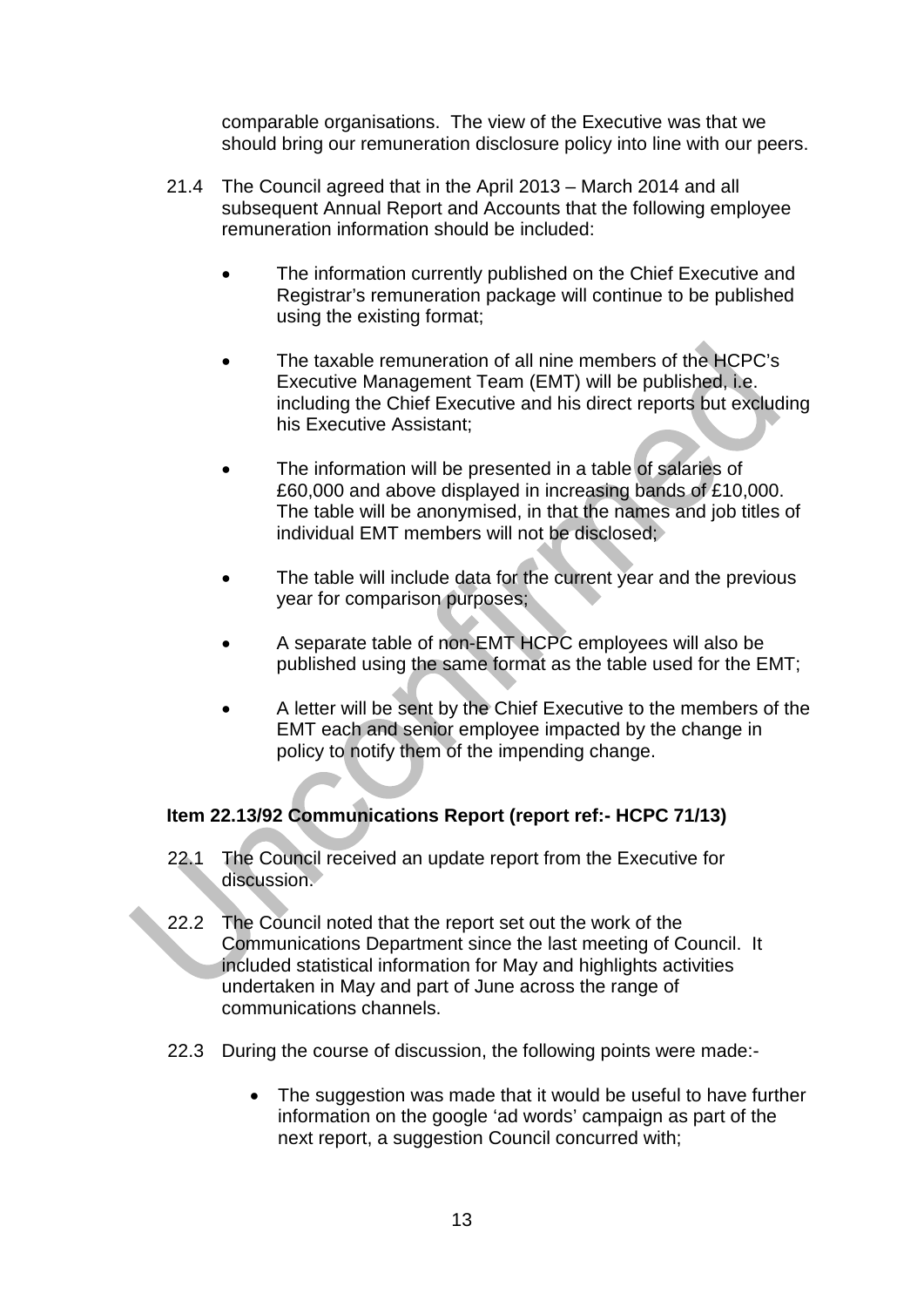- In response to a question about media in relation to high profile Fitness to Practise cases, the Council noted that there was an operational process in place and this involved working closely with the Fitness to Practise Department to determine whether it would be appropriate to make a comment or statement in relation to a media article or whether it would be more appropriate to have a 'reactive' statement in readiness;
- In response to a question about collaborative work, the Council noted that HCPC was starting to do some collaborative work, for example, joint stands with the Citizens Advice Bureau at events;
- The Council noted that whilst we do have links with the police which assist in preparing appropriate communications in the event of a high profile FtP case, we generally are alerted to these cases by employers.
- 22.4 The Council noted the update report.

# Corporate Governance

### **Item 23.13/93 National Audit Office audit completion report (report ref:- HCPC72/13)**

- 23.1 The Council received a paper for discussion/approval from the Executive.
- 23.2 The Council noted that the report from the NAO summarised the key matters from their audit of the 2012-13 financial statements. The 2012- 13 financial statements were examined in accordance with international auditing standards issued by the Financial Reporting Council and the audit was completed in accordance with the audit planning report presented to the audit committee in September 2012.
- 23.3 It was noted that one risk highlighted by the NAO was in relation to procurement. However, we have now employed a Procurement manager and so this should mitigate any future risks in this area.
- 23.4 The Council approved the NAO Audit Completion Report for 2012/2013.

#### **Item 24.13/94 Annual report (report ref:- HCPC73/13)**

- 24.1 The Council received a paper for discussion/approval from the Executive.
- 24.2 The Council noted that HCPC's auditors, the National Audit Office, completed their audit and the Annual Report incorporated their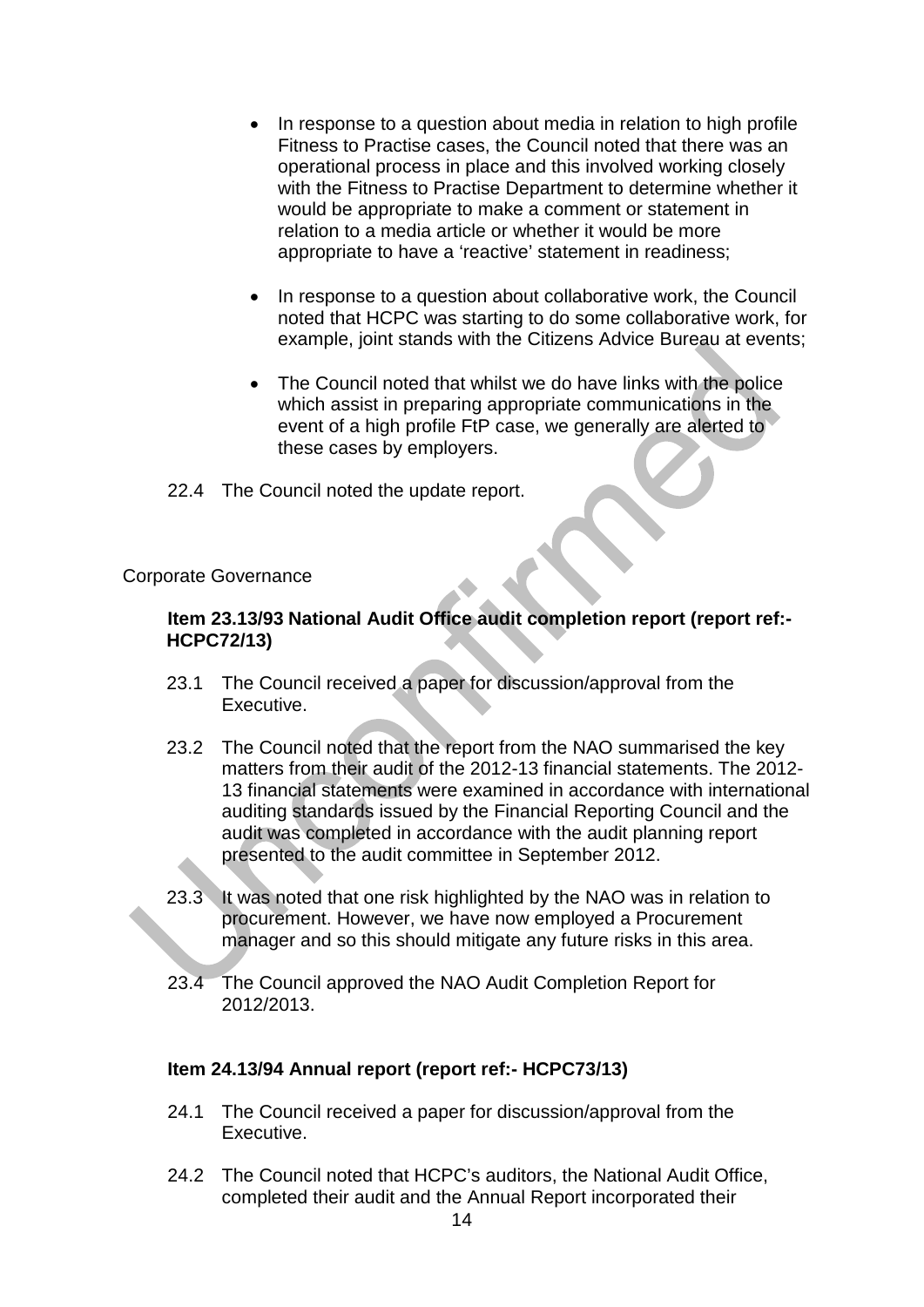feedback. Mazars LLP have provided advice on taxation. It was further noted that the Finance and Resources Committee, on 18 June 2013, agreed to recommend the draft annual report and accounts to the Council for approval, subject to consideration by the Audit Committee. On 25 June 2013, the Audit Committee agreed to recommend the draft annual report and accounts to the Council.

- 24.3 During the course of discussion, the following points were made:-
	- That some minor typographical errors had been identified and these would be corrected;
	- The suggestion was made that this report be renamed 'The Finance and Resources annual report' although it was felt that by referencing the range of other publications within the introduction, this name would not be appropriate;
- 24.4 The Council approved the 2012-2013 annual report and accounts.

# **Item 25.13/95 Secretary to Council (report ref:- HCPC74/13)**

- 25.1 The Council received a paper for discussion/approval from the Executive.
- 25.2 The Council noted that at their meeting in February 2009, approval was given to the appointment by the Registrar of Louise Hart as the Secretary of the Council and agreed that Louise Hart should assume the responsibilities of the Secretary with immediate effect.
- 25.3 The Council noted that since Louise Hart would commence maternity leave in September 2013 for one year, approval was needed to appoint someone to act as Secretary to Council in Louise's absence.
- 25.4 In accordance with Standing Order No 21, the Council agreed to the appointment by the Registrar of Claire Gascoigne as the Secretary to Council, starting on 16 September 2013 for one year.

#### **Item 26.13/96 Minutes of the Fitness to Practise Committee held on 23 May 2013 (report ref:- HCPC75/13)**

- 26.1 The Council received a paper for approval from the Executive.
- 26.2 The Council approved the recommendations therein.

#### **Items to note**

The Council noted the following items:-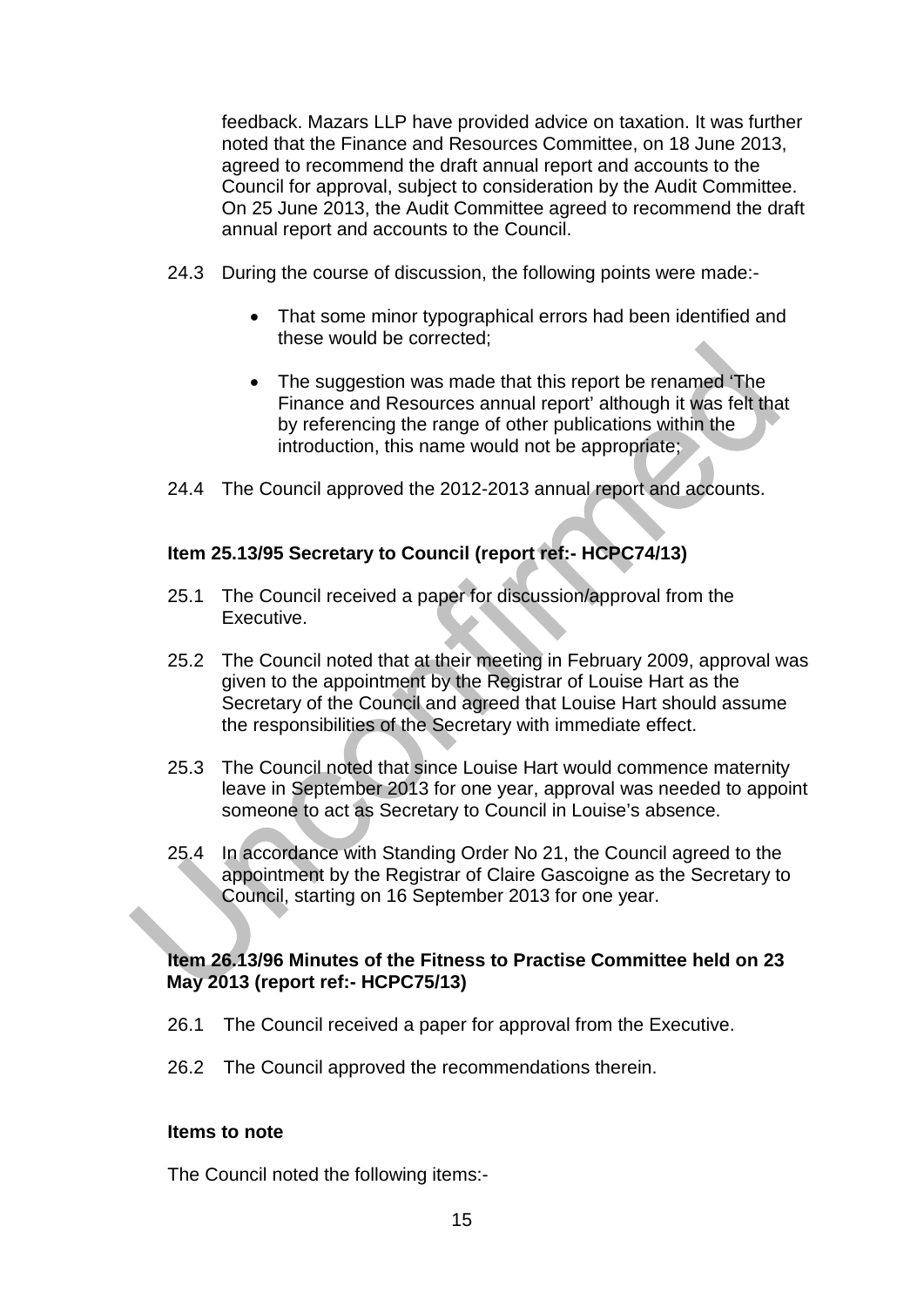**Item 27.13/97 Reports from Council representatives at external meetings (report ref:- HCPC76/13)**

**Item 28.13/98 Letter from the Department of Health: Adult Social Care Workers (report ref:- HCPC77/13)**

**Item 29.13/99 Letter from the Department of Health: Future Legislation (report ref:- HCPC79/13)**

**Item 30.13/100 Council members performance review – summary (report ref:- HCPC75/13)**

**Item 31.13/101 Regulation of public health specialists (report ref:- HCPC80/13)**

**Item 32.13/102 Review of the Social Work Student Suitability Scheme (report ref:- HCPC81/13)**

**Item 33.13/103 Research report on registrants' and service users' views on understanding and accessibility of the Standards of conduct, performance and ethics (report ref:- HCPC82/13)**

**Item 34.13/104 Minutes of the Education and Training Committee held on 6 June 2013 (report ref:- HCPC83/13)**

#### **Item 35.13/105 Any other business**

35.1 There were no further items for consideration.

#### **Item 36.13/106 Date & time of next meeting:**

36.1 The next meeting of the Council would be held on Tuesday 17 September 2013 at 10:30am.

# **Item 37.13/107 Resolution**

37.1 The Council agreed to adopt the following resolution:-

'The Council hereby resolves that the remainder of the meeting shall be held in private, because the matters being discussed relate to the following;

- (a) information relating to a registrant, former registrant or application for registration;
- (b) information relating to an employee or office holder, former employee or applicant for any post or office;